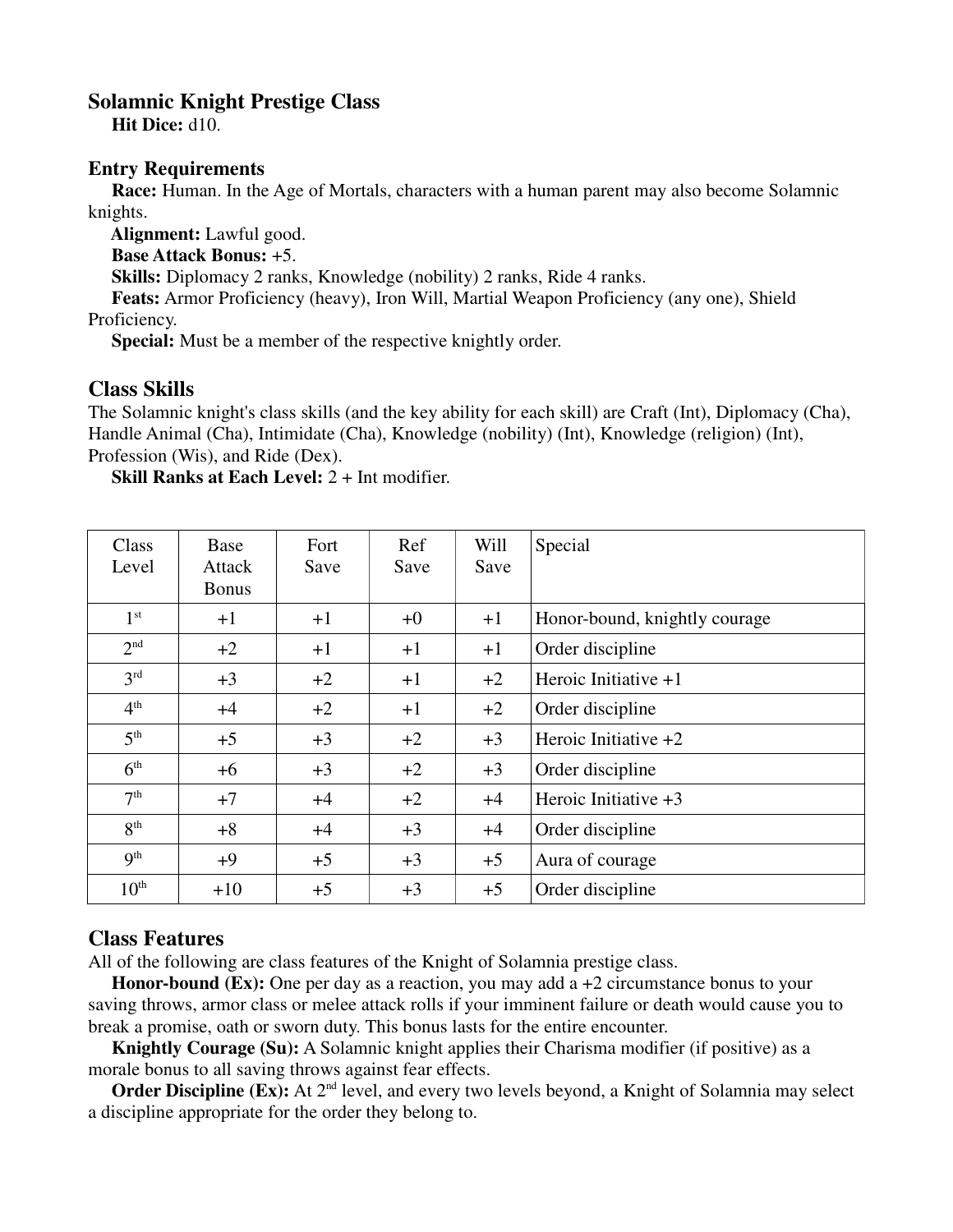*Strength of Honor (Su):* A 2<sup>nd</sup> level Knight of the Crown can channel their steadfast dedication to the knighthood into great feats of strength. They gain a +4 morale bonus to their Strength score for a number of rounds per day equal to  $2 +$  their Charisma modifier. Every two levels after  $2<sup>nd</sup>$ , the knight can use strength of honor for 2 additional rounds per day. At  $6<sub>th</sub>$  level, the morale bonus to the knight's strength score increases to a +6. A knight can activate strength of honor as a free action. The total number of rounds of strength of honor is renewed after resting for 8 hours, although these hours need not be consecutive.

*Defend the Weak (Ex):* A 2<sup>nd</sup> level Knight of the Sword can designate an ally or non-combatant with fewer hit dice than themselves once per encounter as their protectorate. Any time the knight is adjacent to their protectorate, they receive a morale bonus to their armor class equal to their Charisma modifier. The knight gains a +1 bonus to attack and damage rolls made to defend their protectorate from enemies. Every two levels after  $2<sup>nd</sup>$ , this bonus increases by +1.

*Noble Rhetoric (Ex):* At 2<sup>nd</sup> level, a Knight of the Rose gains this ability, which functions like the noble class feature of the same name, except the knight's effective noble level is 3 lower than their class level. Levels in this class stack with levels in any other class that grants a similar ability to determine their effective noble level.

*Fight to the Death (Ex):* A 4<sup>th</sup> level Knight of the Crown gains Diehard as a bonus feat even if they do not meet the normal prerequisites.

*Smite Evil* (Su): At 4<sup>th</sup> level, a Knight of the Sword gains this ability, which functions like the paladin class feature of the same name. At  $6<sup>th</sup>$  level, the knight may use this ability twice per day. At  $8<sub>th</sub>$ level they may use it three times per day. Levels in this class stack with levels in any other class that grants this ability.

*Rallying Cry (Ex):* A 4<sup>th</sup> level Knight of the Rose can use his noble rhetoric to bring his allies back from the brink of defeat. To be affected, the ally must be able to perceive the knight's rhetoric. An affected ally receives a +2 morale bonus on all attack rolls and a 10 ft. bonus to their base speed. Rallying cry is a mind-affecting ability and uses audible components.

*Armor Training (Ex):* At  $6<sup>th</sup>$  level, a Knight of the Crown learns to be more maneuverable while wearing armor. Whenever he is wearing armor, he reduces the armor check penalty by 1 (to a minimum of 0) and increases the maximum Dexterity bonus allowed by his armor by 1. Levels in this class stack with levels in any other class that grant this ability.

*Aura of The Oath (Su):* At 6<sup>th</sup> level, when a Knight of the Sword activates their Honor-bound class ability, each ally within 10 feet of the knight also gains a +2 circumstance bonus to their saving throws, armor class or melee attack rolls as a reaction if their alignment is within one step of the Sword knight's.

 This ability only functions while the Knight of the Sword is conscious, not if they are unconscious or dead and otherwise lasts for the entire encounter.

*Wisdom of the Measure (Sp):* At  $6<sup>th</sup>$  level, a Knight of the Rose may use their extensive knowledge of the Solamnic Measure to inform their actions. If they succeed at a DC 10 Knowledge (nobility) check the Rose knight may cast *divination* as a spell-like ability. Each point that the knight's skill check exceeds 10 adds +1% to their base chance for a correct divination. They may use this ability 1 time per day at  $6<sup>th</sup>$  level and one additional time per day every two levels thereafter, to a maximum of 3 times per day at  $10<sup>th</sup>$  level.

 The information provided by this ability always comes in the form of a historical anecdote, proverb, or law written in the Measure.

*Battle Equestrian (Ex):* At  $8<sup>th</sup>$  level, a Knight of the Crown can make a full attack action even if their mount moves more than 5 feet. When mounted, the knight deals triple damage with a lance on a charge and can choose to use their mount's Strength score in place of their own. The strength modifier of the knight or his mount is not tripled upon a successful charge attack.

*Aura of the Measure (Su):* At 8<sup>th</sup> level, a Knight of the Sword and all allies within 10 feet gain the